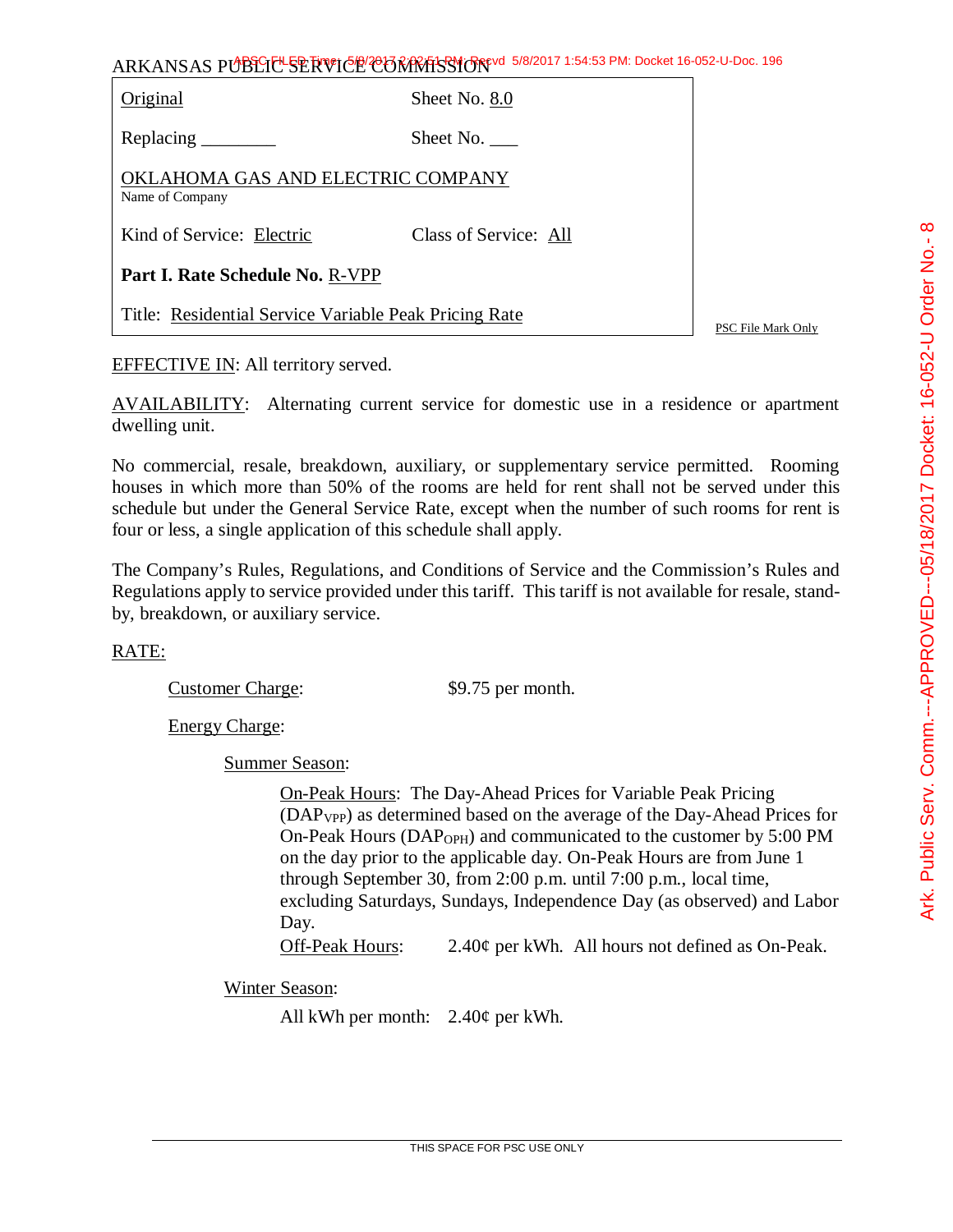ARKANSAS PUBLIC SERVICE COMMISSION 3/30/2018 9:07:33 AM: Docket 16-052-U-Doc. 215

1<sup>st</sup> Revised Sheet No. 8.1 Replacing Original Sheet No. 8.1 OKLAHOMA GAS AND ELECTRIC COMPANY Name of Company Kind of Service: Electric Class of Service: All **Part I. Rate Schedule No.** R-VPP Title: Residential Service Variable Peak Pricing Rate PSC File Mark Only

## DEFINITION OF SEASONS:

Summer Season: The five OG&E Revenue Months of June through October.

Winter Season: The seven OG&E Revenue Months of November through May.

DETERMINATION OF ON-PEAK HOURS PRICE: By 5:00 PM on the day prior to each day containing on-peak hours, the Company will issue a price notification to customers containing the prices effective during the next day's on-peak period. Receipt of the price notification is the customer's responsibility. The price will be determined based on the Company's day-ahead price calculations as set forth in the DAP Tariff excluding the marginal energy cost component of the DAP hourly price.

If DAP<sub>OPH-SL5</sub>  $\leq$  0.84¢/kWh, Then  $DAP_{VPP} = 2.40\frac{\epsilon}{kWh}$  (The Low Peak kWh Price) + ECR<sub>off</sub>

If DAP<sub>OPH-SL5</sub> >  $0.84\phi$ /kWh and DAP<sub>OPH-SL5</sub> <=  $3.30\phi$ /kWh, Then  $DAP_{VPP} = 8.00 \phi/kWh$  (The Standard Peak kWh Price) + ECR<sub>off</sub>

If DAP<sub>OPH-SL5</sub> >  $3.30\phi$ /kWh and DAP<sub>OPH-SL5</sub> <=  $16.00\phi$ /kWh, Then  $DAP_{VPP} = 19.00 \phi/kWh$  (The High Peak kWh Price) +  $ECR_{on}$ 

If DAP<sub>OPH-SL5</sub>  $> 16.00 \frac{\mu}{kWh}$ , Then  $DAP_{VPP} = 38.00 \phi/kWh$  (The Critical Peak kWh Price) + ECR<sub>on</sub>

The DAP price ranges (or bands) shown above for the low, standard, high, and critical on-peak energy charges will be reviewed by the Company annually for the next peak season. If the DAP price bands require adjustment, the Company will submit the price band changes to the PSC staff for review by April  $1<sup>st</sup>$ . The changes will be implemented beginning with the June revenue month. The expectation is that there would be 10 Low price days, 30 Standard price days, 36 High price days, and 10 Critical price days in a typical year.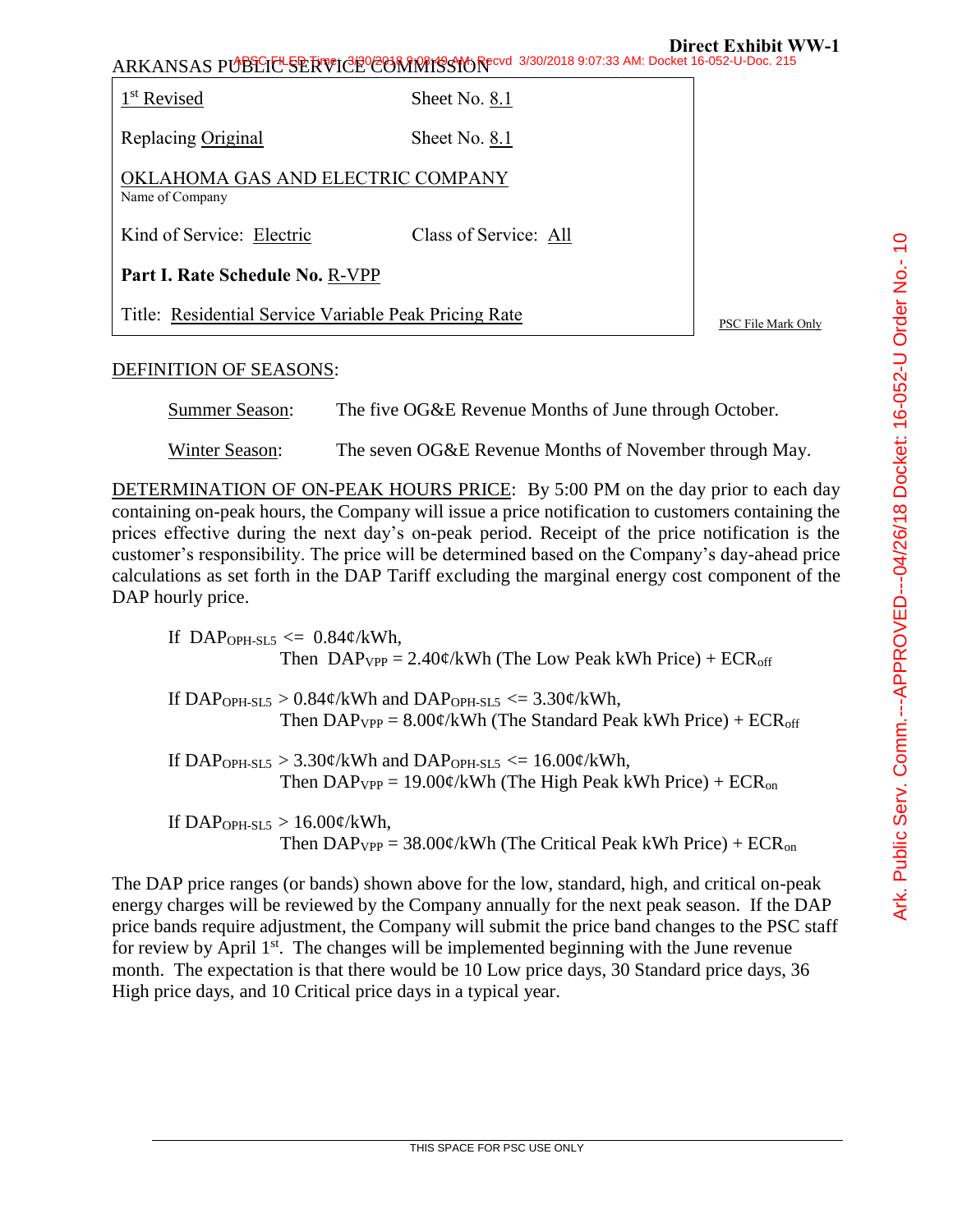ARKANSAS PUBLIC SERVICE COMMISSION 5/8/2017 1:54:53 PM: Docket 16-052-U-Doc. 196

| Original                                              | Sheet No. 8.2         |  |
|-------------------------------------------------------|-----------------------|--|
|                                                       | Sheet No.             |  |
| OKLAHOMA GAS AND ELECTRIC COMPANY<br>Name of Company  |                       |  |
| Kind of Service: Electric                             | Class of Service: All |  |
| Part I. Rate Schedule No. R-VPP                       |                       |  |
| Title: Residential Service Variable Peak Pricing Rate |                       |  |

PSC File Mark Only

APPLICATION OF ENERGY COST RECOVERY (ECR): The ECR<sub>on</sub> and ECR<sub>off</sub> as defined in the ECR rider shall apply to the energy components within this tariff as follows: The ECRon or ECRoff shall apply to all On-Peak kWh sales as defined in the Determination of On-Peak Hours Price section of this tariff; and, the ECR<sub>off</sub> shall apply to all Off-Peak and Winter Season kWh sales.

MINIMUM BILL: The minimum monthly bill shall be the Customer Charge.

RIDERS: Applicable Riders which adjust this Rate Schedule are listed in Rate Schedule No. RSR, Tables of Riders Applicable to Rate Schedules.

TAX FREE KWH: According to Arkansas Gross Receipts Tax Rules GR-6(B.2), "a. The sale of the first 500 kilowatt hours of electricity per month to each residential customer whose household income does not exceed Twelve Thousand Dollars (\$12,000) per year shall be exempt from the gross receipts tax and all other State excise taxes which would otherwise be levied thereon. b. The total franchise taxes billed to each residential customer whose household income does not exceed Twelve Thousand Dollars (\$12,000) per year shall be exempt from the gross receipts tax and all other State excise taxes which would otherwise be levied thereon."

Under the Residential Variable Peak Pricing Program tariff, the first 500 kWh that will be Tax Free for households that qualify under the Arkansas Gross Receipts Tax Rules GR-6(B1.a.), will be calculated based on the percentage of kWh used during the Low Peak, Standard Peak, High Peak, Critical Peak, and Off-Peak hours from the total kWh used during each month the customer is qualified for the exemption. Example: customer uses a total 800 kWh, 111 kWh Low Peak, 78 kWh Standard Peak, 75 kWh High Peak, 36 kWh Critical Peak, and 500 kWh Off-Peak. The 500 Tax Free kWh would be based on 13.8% from the Low Peak, 9.8% from the Standard, 9.4% from the High, 4.5% from the Critical, and 62.5% from the Off-Peak.